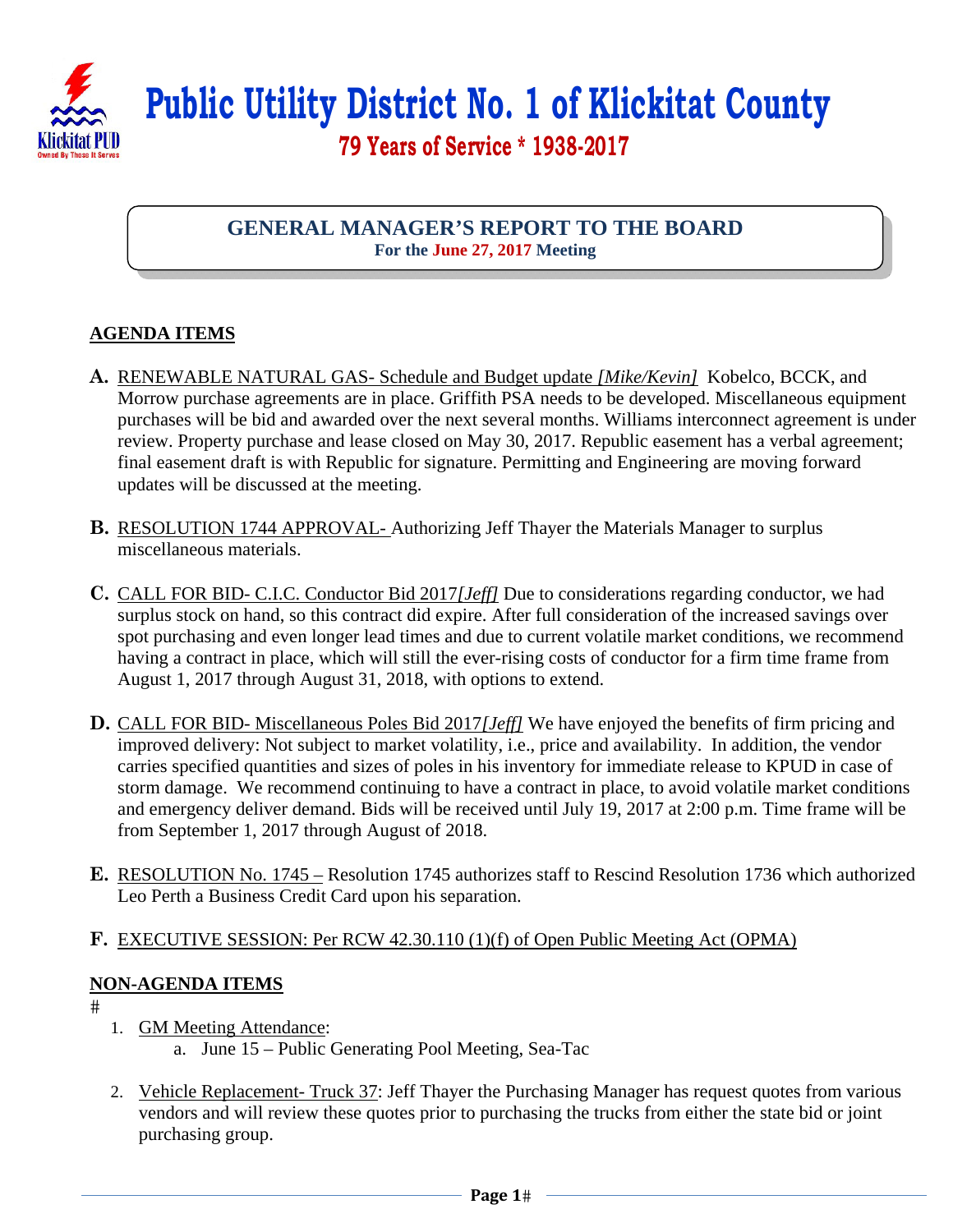- 3. Wishram Well Replacement Update- As of June  $23<sup>rd</sup>$  the well depth is at 339'. Advancement has been slow this week due to drilling through Shale and Basalt layers. Flow rate tests were scheduled for today, but due to the drilling issues encountered, did not take place. Due to insufficient yield from the existing wells to meet Water System demand, the replacement well (Well No. 3) is being constructed to be the water system's primary water supply.
- 4. 101 Bar- Record of Examination (ROE) ISSUED- The Record of Examination (ROE) is Ecology's final permit issuance decision. However, it is an order that has a 30 day appeal period. Due to some court rulings, Ecology will generally start the 30 day appeal period on the date they expect notified parties will have received the ROE. So to be safe a conservative date to assume the 30 day window would start would be late next week. Once the 30 days expires Ecology should issue the permit but there is always a delay of a few days in case an appeal comes in on the last day—appeals are filed on the 11th hour.
- 5. Lyle Well System Update An extension request has been filed on our behalf with Ecology by Tom MacDonald. The original dates in the permit stated we would complete drilling in August. Due to the delays with the Gorge Commission approvals, the earliest we could drill would be this fall, and the weather could impact the pad construction and drilling activities. That would move the construction and drilling to spring, however a stipulation of the permitting requires that we do not disturb the area where there might be Meconella Oregana blooming. With that restriction we believe it is probably in our best interest to delay all construction activities until May of 2018. The Gorge Commission did approve our application on June 14th, and the public appeal process ends July 14th. Updates will be provided after the appeal process is over.
- 6. KPUD Budget Plan Impact- As of today, we have under recovered \$325,000 in electric revenue from winter. We are in the process of revising budgets to ensure 100% recovery of this revenue over the next 12 months. Currently we update budgets annually (in June), or after a rate increase. Some utilities 1) require accounts be settled annually before a new budget is set, 2) while others due a rolling average budget that is recalculated monthly. Both of those options are nice for revenue collection, but don't provide a "set annual amount". If the \$325,000 under-collected is unsettling we would be happy to look into other options for the future.
- 7. Rimrock Well Discussion- Doug Miller met with Sharon Blodgett to discuss property owner request of the property Well #1 resides on. Contact has been made with the property owner where Well #1 is located in Rimrock concerning the possibility of transferring the well. Loraine Reynolds is the point of contact for the property owner. We presented what KPUD was considering and the property owner feels comfortable with everything except the need to pay the monthly fee immediately. The property owner would like to be able to pay for the meter/installation and backflow device but to waive the monthly fee until someone actually is ready to start using water. The property owner also asked if the Board would consider reducing the requirement of a commitment to be a part of the water system to be only 5 years rather than 10.
- 8. BPA BP-18 Rate Case Record of Decision- BPA recently released the BP-18 Draft Record of Decision (ROD) covering both power and transmission rates in FY2018 and FY2019. The expected power rate increase is around 5.5% and transmission rates are not expected to change or may decrease slightly. For more details and context regarding the projected rate increase and other BP-18 rate case issues, I encourage you to read Elliot's Draft ROD Preface (attached). Below is a table below that provides a line item breakout of the drivers for the power rate increase.